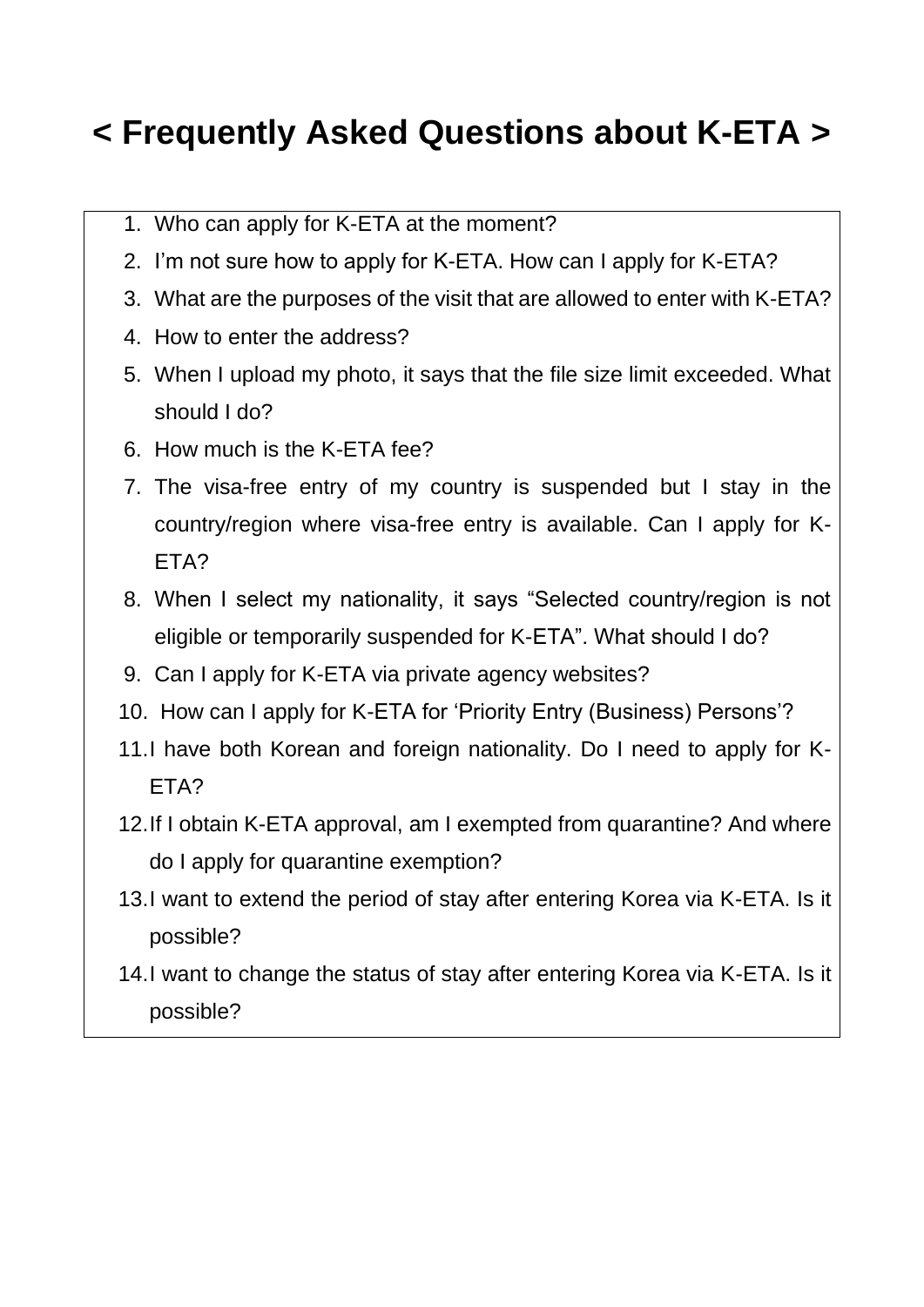Q1. Who can apply for K-ETA at the moment?

- A. Due to COVID-19, currently the nationals of 50 countries/regions who want to enter the Republic of Korea visa-free (refer to table 1) can apply for K-**FTA** 
	- With K-ETA being implemented on September 1, 2021, those who used to enter Korea visa-free should apply for K-ETA. The airline may reject to issue the boarding pass if the nationals of the K-ETA required countries do not have a valid K-ETA.
	- The nationals of 62 countries/regions (refer to table 2) where visa-free entry is temporarily suspended are required to obtain a visa at a diplomatic mission of the Republic of Korea. (As of January 2022).

|                                                                                                       | Albania, Andorra, Barbados, Dominica, Guam, Guyana, Holy See, Ireland, Malta, Mexico, Monaco, |  |
|-------------------------------------------------------------------------------------------------------|-----------------------------------------------------------------------------------------------|--|
| New Caledonia, Nicaragua, Palau, Saint Kitts-Nevis, Saint Vincent and the Grenadines, San             |                                                                                               |  |
| Marino, Slovenia, United Kingdom, United States of America, Venezuela, Greece, Netherlands,           |                                                                                               |  |
| Denmark, Germany, Latvia, Romania, Luxembourg, Lithuania, Belgium, Bulgaria, Cyprus, Sweden,          |                                                                                               |  |
| Spain, Slovakia, Estonia, Austria, Italy, Czech Republic, Croatia, Portugal, Poland, France, Finland, |                                                                                               |  |
| Hungary, Norway, Switzerland, Liechtenstein, Iceland, Singapore                                       |                                                                                               |  |
| [TABLE 2] 62 Countries and Regions Currently Suspended for K-ETA                                      |                                                                                               |  |
| Asia (16)                                                                                             | Macau, Malaysia, Bahrain, Brunei Darussalam, Saudi Arabia, United Arab                        |  |
|                                                                                                       | Emirates, Oman, Israel, Japan, Kazakhstan, Qatar, Kuwait, Taiwan, Thailand,                   |  |
|                                                                                                       | Turkey, Hong Kong                                                                             |  |
| Americas (23)                                                                                         | Guatemala, Grenada, Dominican Republic, Bahamas, Brazil, Saint Lucia,                         |  |
|                                                                                                       | Suriname, Haiti, Antigua and Barbuda, El Salvador, Uruguay, Jamaica, Chile,                   |  |
|                                                                                                       | Costa Rica, Colombia, Trinidad and Tobago, Panama, Peru, Canada,                              |  |
|                                                                                                       | Argentina, Honduras, Paraguay, Ecuador                                                        |  |
| Europe (4)                                                                                            | Russia, Montenegro, Bosnia and Herzegovina, Serbia                                            |  |
| Oceania (11)                                                                                          | Nauru, New Zealand, Marshall Islands, Micronesia, Samoa, Solomon Islands,                     |  |
|                                                                                                       | Kiribati, Fiji, Tonga, Tuvalu, Australia                                                      |  |
| Africa (8)                                                                                            | Republic of South Africa, Lesotho, Morocco, Mauritius, Botswana, Seychelles,                  |  |
|                                                                                                       | Eswatini, Tunisia                                                                             |  |
|                                                                                                       |                                                                                               |  |

#### **[TABLE 1] 50 Eligible Countries and Regions for K-ETA**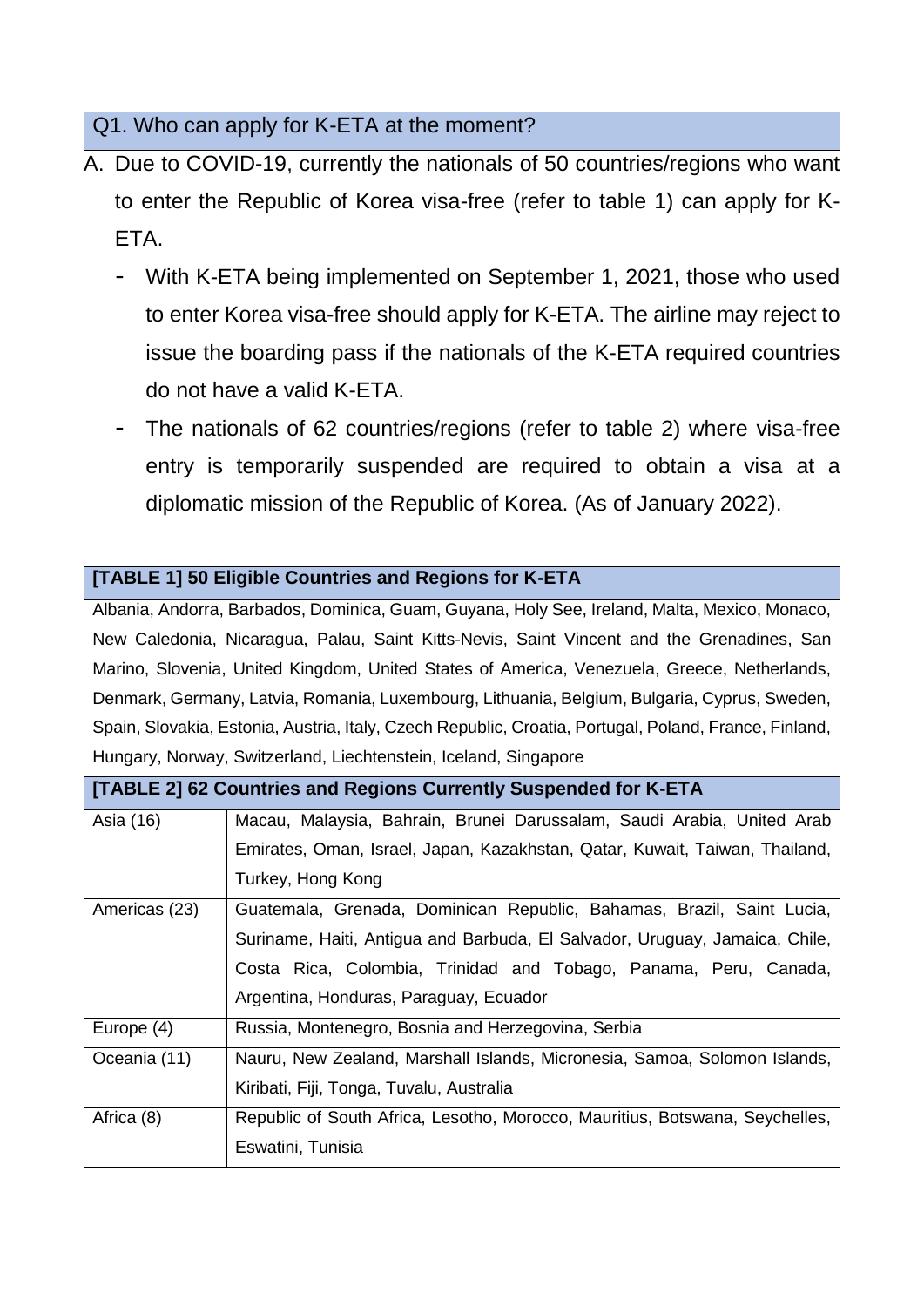Q2. I'm not sure how to apply for K-ETA. How can I apply for K-ETA?

A. You can apply for K-ETA for yourself or on behalf of somebody else via the official K-ETA website (www.k-eta.go.kr) or via the mobile application (K-ETA). You can easily apply for K-ETA by following the steps as below.

**Step 01** - Select the nationality based on your passport **(NOT on the country of residence or departure)** - Read 'the collection and use of personal information' and 'the terms and conditions of use' and select 'Agree' **Terms and Conditions Agreement**  $\overline{\mathbf{r}}$ 

| Step 02             | - Enter the passport number (to verify whether there is a submitted or saved |  |
|---------------------|------------------------------------------------------------------------------|--|
| <b>Enter e-mail</b> | application)                                                                 |  |
|                     | - Enter the E-mail address to receive the K-ETA application result           |  |
|                     |                                                                              |  |

| Step 03         | Upload the image of bio-data page on the passport (JPG/JPEG, lower than<br>$\overline{\phantom{a}}$ |  |
|-----------------|-----------------------------------------------------------------------------------------------------|--|
| <b>Enter</b>    | 300KB) <*NOT mandatory>                                                                             |  |
| <b>Passport</b> | (Official mobile K-ETA application will adjust the capacity, size of the                            |  |
| Info.           | photo automatically)                                                                                |  |
|                 | Select the nationality and sex, enter the name, date of birth, passport number,<br>-                |  |
|                 | etc.                                                                                                |  |
|                 |                                                                                                     |  |

| - Enter the dual nationality/citizenship when applicable, purpose of entry, |
|-----------------------------------------------------------------------------|
| address, contact information, etc.                                          |
| - Upload your portrait photo (JPG/JPEG, lower than 100KB, less than 700*700 |
| pixels)                                                                     |
| (Official mobile K-ETA application will adjust the capacity, size, and      |
| format of the photo automatically)                                          |
|                                                                             |

| Step 05           | - Check if you have entered all the information correctly           |  |
|-------------------|---------------------------------------------------------------------|--|
| <b>Check Info</b> | (If you want to correct the information, click 'Edit')              |  |
|                   | - If you want to add members, click 'Add Members'                   |  |
|                   | (You will be directed to 'STEP 03'. Enter the required information) |  |
|                   |                                                                     |  |

| Step 06        | Make payment using the credit or debit cards (VISA, MASTER, JCB or AMEX)<br>$\overline{\phantom{a}}$ |
|----------------|------------------------------------------------------------------------------------------------------|
| <b>Make</b>    | enabled for overseas payment                                                                         |
| <b>Payment</b> |                                                                                                      |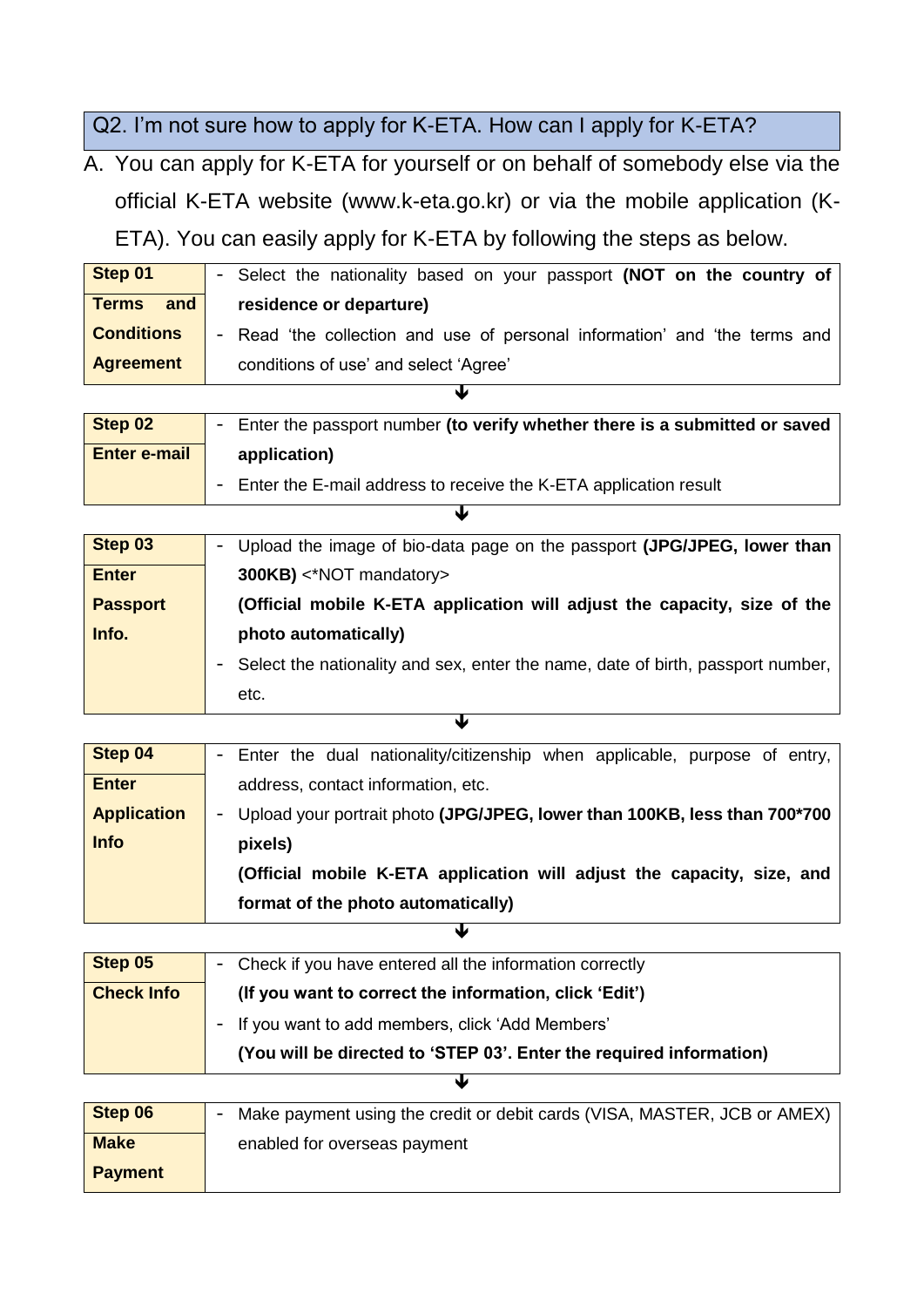## Q3. What are the purposes of the visit that are allowed to enter with K-ETA?

- A. K-ETA is an online travel authorization the nationals of visa-free entry countries are required to obtain before entering the Republic of Korea for the purpose of tour, visiting relatives, participating in events or meetings, or business (excluding profit-making activities). If your purpose of visit falls under K-ETA, you can enter the country via K-ETA without a visa. If your purpose of visit is employment, study, immigration, etc., you need to obtain an appropriate visa at a diplomatic mission of the Republic of Korea, not K-ETA.
	- \* Currently, the nationals of 50 countries/regions can apply for K-ETA (refer to Table 1)

#### Q4. How to enter the address?

A. To search for the address, click the [Find Postal Code] button and enter both the 5 digit postal code and the road name excluding building number in English in the 'Address Finder' pop up window. Note that Korean or special characters such as hyphen (-) cannot be entered.

Q5. When I upload my photo, it says that the file size limit exceeded. What should I do?

- A. There is the limitation with the file sizes because numerous K-ETA applications from all over the world are being submitted. The sizes of the portrait photos need to be less than 100KB and 700\*700 pixels. If you find it difficult to resize the photos, you can install the mobile application (K-ETA) to take the pictures. Then, the photos will be resized automatically and uploaded instantly.
	- \* You can install the mobile application (K-ETA) from the App Store (iPhone) or Google Play Store (Android Phone).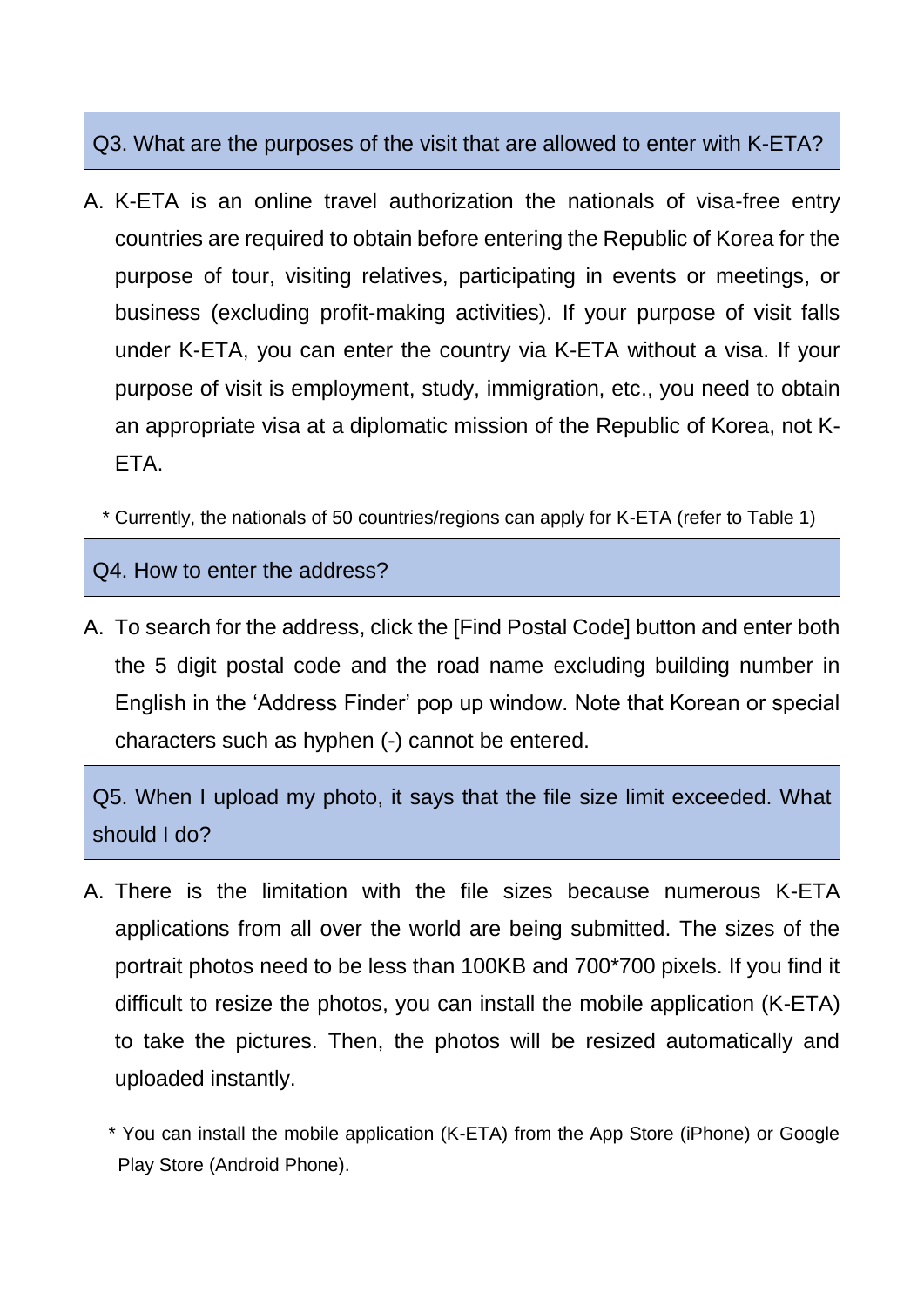### Q6. How much is the K-ETA fee?

A. The K-ETA application fee is 10,000 KRW per person (9~10 USD, additional charges are not included) and it can be paid with one of the global online payment enabled international credit cards or debit cards such as VISA, MASTER, JCB, or AMEX. Note that the application fee is non-refundable after payment is made regardless of the result of the application.

Q7. The visa-free entry of my country is suspended but I stay in the country/region where visa-free entry is available. Can I apply for K-ETA?

A. The K-ETA application is based on the nationality of the applicants' passport. The country of departure or residence, possession of visas from other countries (including permanent residency status) are irrelevant to determine the applicants' eligibility for K-ETA. If you hold a passport of a country where visa-free entry is suspended, you must obtain a visa to enter the country.

Q8. When I select my nationality, it says "Selected country/region is not eligible or temporarily suspended for K-ETA". What should I do?

A. The nationals of visa-waiver countries/regions (B-1) and designated visafree entry countries/regions (B-2) are eligible for K-ETA (112 in total). However, due to COVID-19, currently only the nationals of 50 countries/regions (refer to Q1) can apply for K-ETA. The nationals of K-ETA suspended countries or K-ETA ineligible countries need to obtain a visa at a nearest diplomatic mission of the Republic of Korea.

Q9. Can I apply for K-ETA via private agency websites?

A. The official K-ETA website (www.k-eta.go.kr) and the mobile application (K-ETA) are the only official application channels operated by the government of the Republic of Korea. And the Government of the Republic of Korea has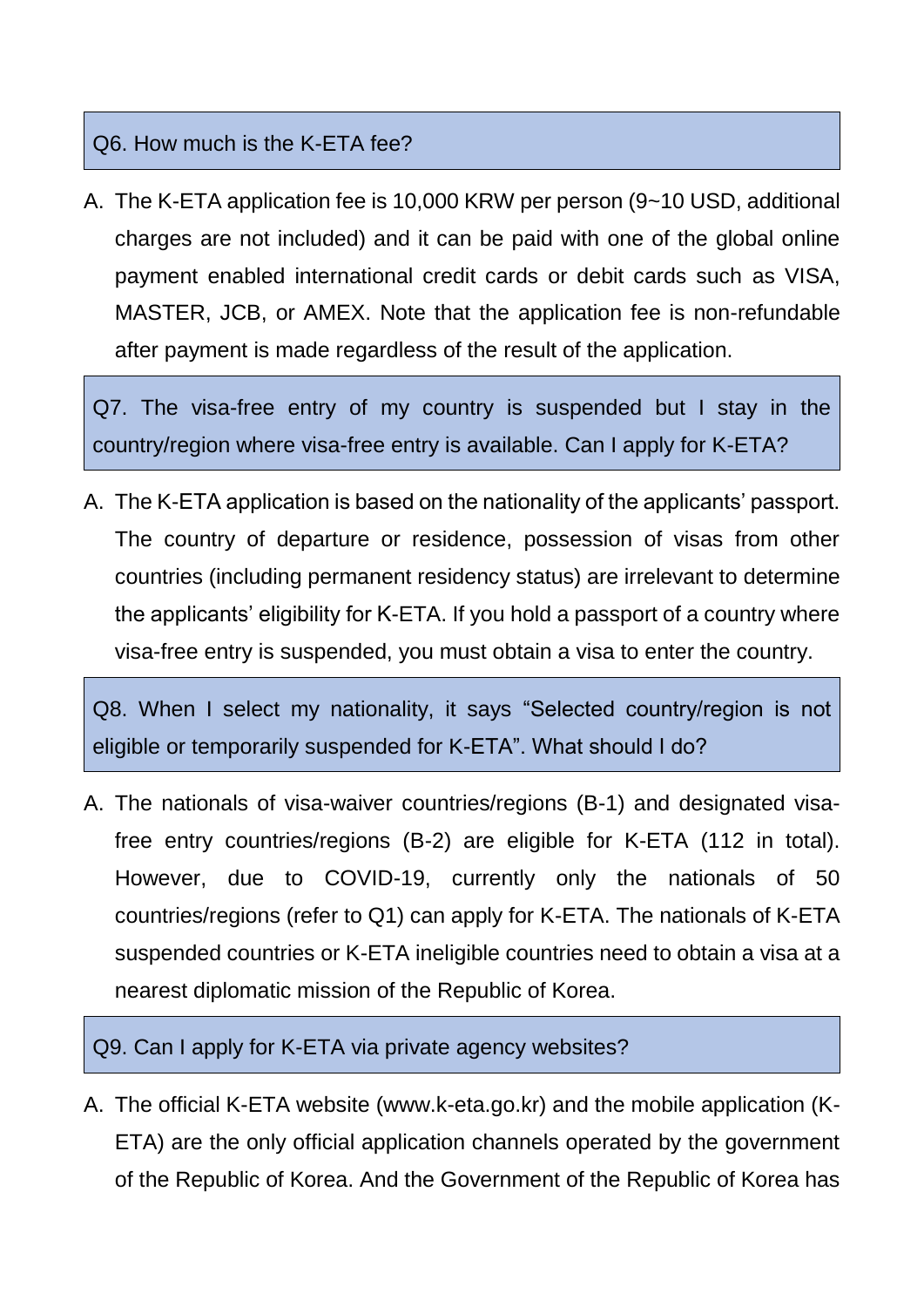not appointed any agency for K-ETA application. Please be aware of those websites because some are charging excessive processing fees or trying to deceive the applicants.

Q10. How can I apply for K-ETA for 'Priority Entry (Business) Persons'?

A. The domestic company needs to apply for K-ETA for 'Priority Entry (Business) Persons' through the department in charge related to their business institutional industry on behalf of the foreign invitees. After verifying the entry purpose, the department in charge sends an official letter to the Ministry of Justice to review the validity of the K-ETA issuance. For more information, refer to [Notice]-[K-ETA Application Guide for 'Priority Entry (Business) Persons' (effective from 1 September)] updated on the official K-ETA website.

Q11. I have both Korean and foreign nationality. Do I need to apply for K-ETA?

A. By the rules, those who have Korean nationality must use the Korean passport to enter and leave the Republic of Korea. In this case, they do not need to apply for K-ETA.

Q12. If I obtain K-ETA approval, am I exempted from quarantine? And where do I apply for quarantine exemption?

A. K-ETA is irrelevant to the quarantine exemption. Therefore, even if you receive K-ETA approval, you need to be quarantined unless you are eligible for the exemption. For quarantine related matter, contact the Korea Disease Control and Prevention Agency and for the quarantine exemption, contact a diplomatic mission of the Republic of Korea (Ministry of Foreign Affairs).

Q13. I want to extend the period of stay after entering Korea via K-ETA. Is it possible?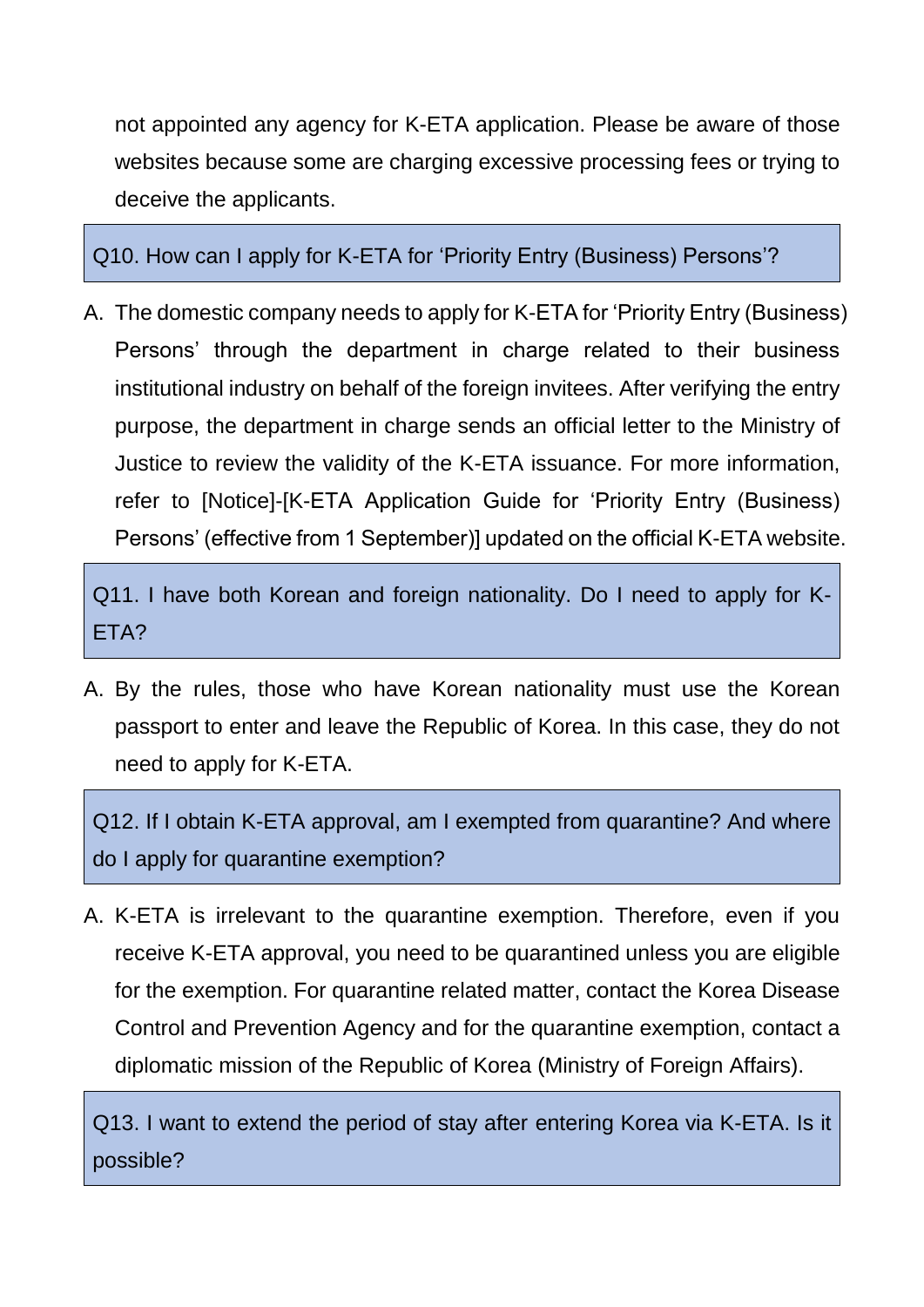A. In principal, foreign nationals cannot stay in Korea beyond the period of stay granted upon entry. If they want to stay long-term, they need to obtain an appropriate visa at a diplomatic mission of the Republic of Korea. Those who enter Korea visa-free via K-ETA can stay up to the visa-free sojourn period\* granted to their country per visit. For details, refer to the [Notice]-[Allowed Period of Stay by Country Eligible for K-ETA] updated on the official K-ETA website.

Q14. I want to change the status of stay after entering Korea via K-ETA. Is it possible?

A. In principal, those who want to enter Korea for profit-making activities, study, or work are required to obtain a visa suitable for the purpose at a diplomatic mission of the Republic of Korea, not K-ETA. It is not allowed for those who enter Korea with K-ETA to change the status of stay in principal. But, if you want to check the possibility, contact the 1345 Immigration Contact Center or visit the Hi Korea website [\(www.hikorea.go.kr\)](http://www.hikorea.go.kr/).